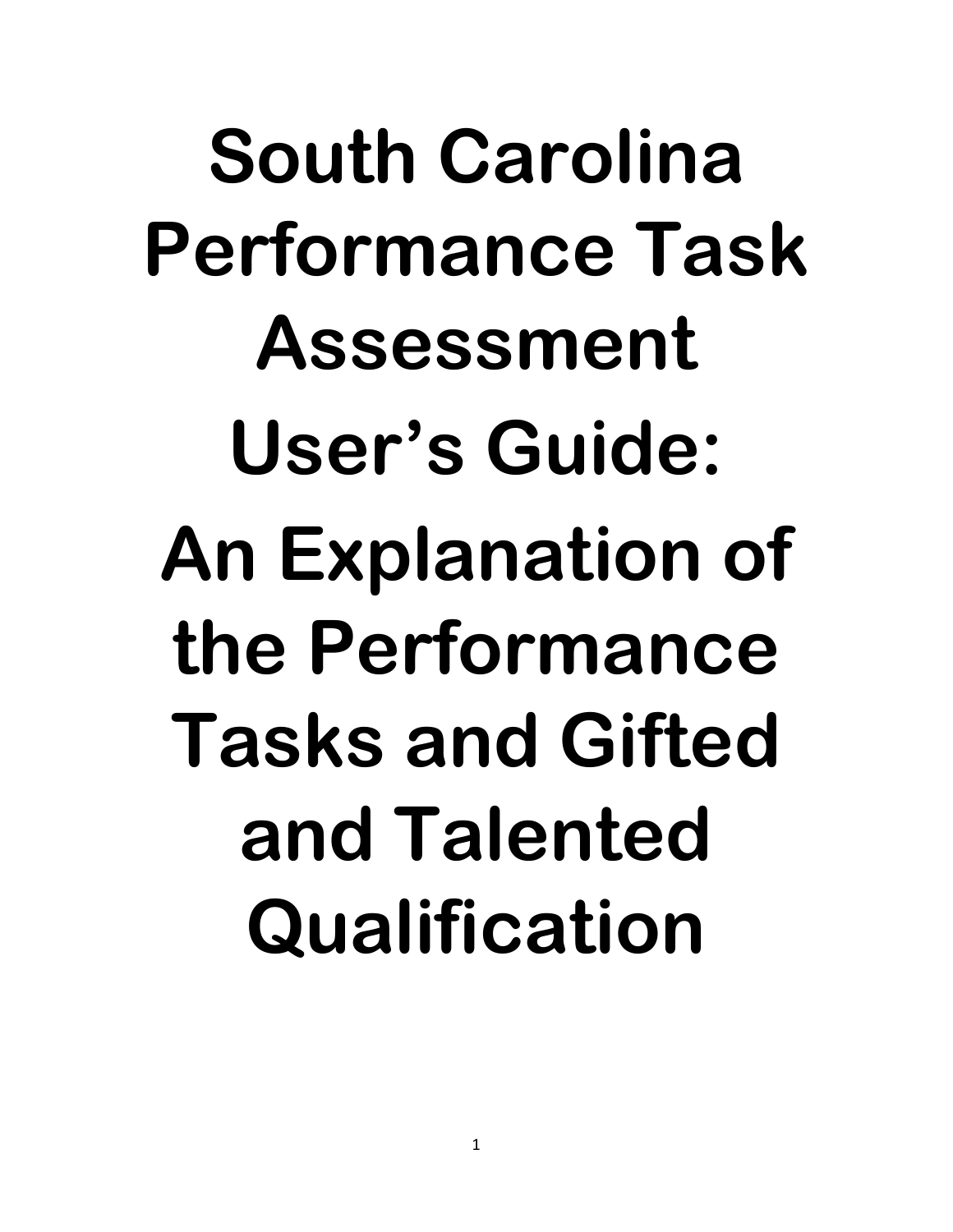# **South Carolina Performance Tasks User's Guide**

- **Page 3: Introduction**
- **Page 4: Summary**
- **Page 5: Criteria Used in the Identification Process**
- **Page 6: Understanding Individual Score Reports**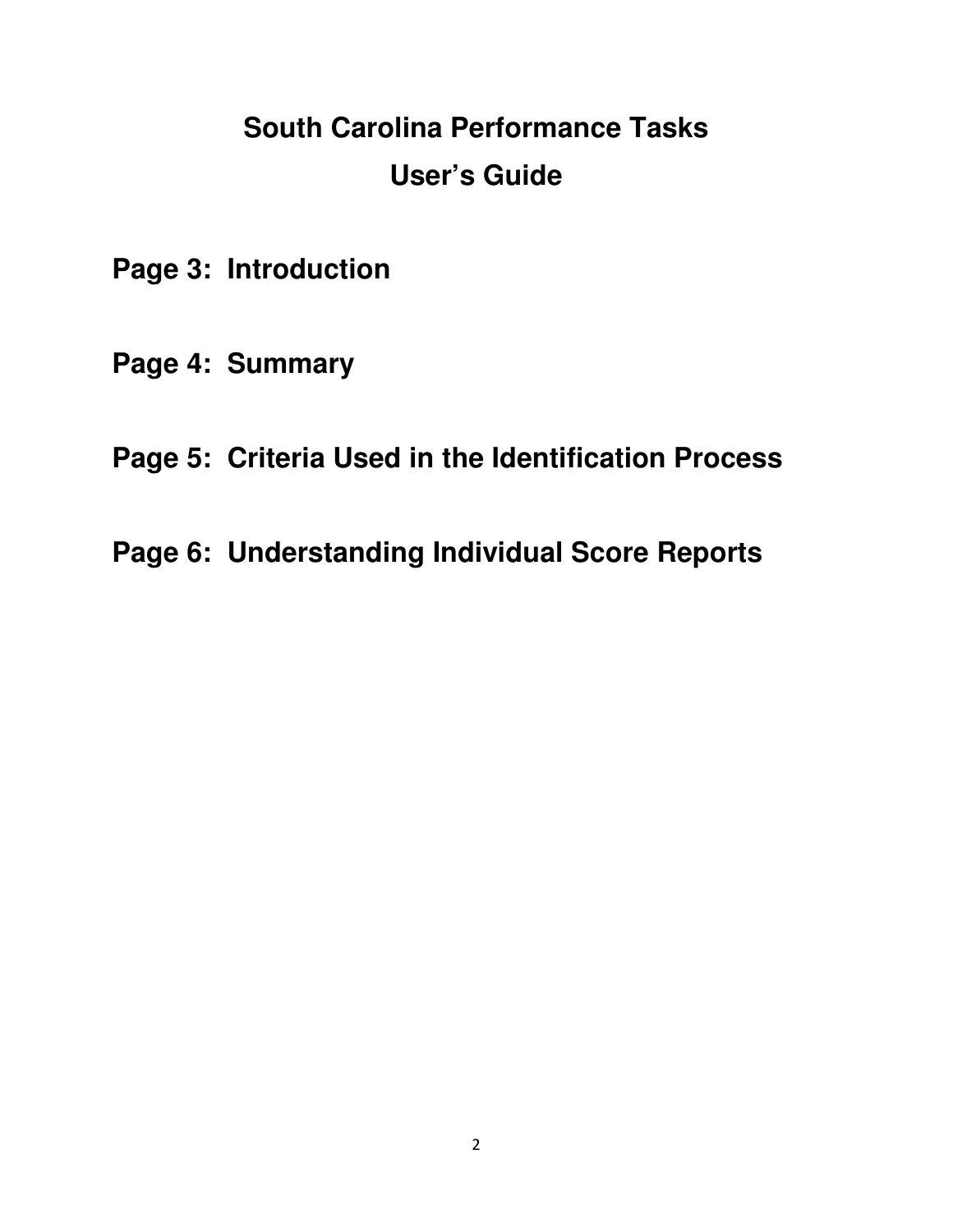## **Introduction**

The state of South Carolina and the Center for Gifted Education at the College of William and Mary developed the South Carolina Performance Tasks Assessment. The assessments are used to identify intellectually advanced elementary students for inclusion in gifted education programs. Thirty-one districts across the state of South Carolina participated in the test development process at either the pilot or field test phase, with three of these districts participating in both phases. An important consideration in the test development process was to limit bias related to gender, minority group membership, and socio-economic status. Therefore, at every stage of the process the impact of gender, ethnicity, and free/reduced-lunch status was investigated and reported.

There are several features that distinguish performance-based assessment from traditional standardized aptitude and achievement measures. As with traditional measures, all forms rely on pencil and paper to record responses to the items. However, unlike most traditional measures, the Performance Tasks Assessment provides students with sets of manipulatives to assist them with the problem-solving process for many of the items on the test.

Another feature, which distinguishes this Performance Tasks Assessment from traditional measures, is that it tends to focus on deep reasoning and problem solving within a domain. Rather than relying on many items to sample knowledge and application across a domain or field, the performance-based assessment selects fewer but typical items that probe a student's ability to combine complex task demands. The element of speed is minimized in the test-taking procedure. Although there are limits on the time given to students to complete items, these limits have been found to be sufficient to allow students to respond appropriately.

Perhaps the most distinguishing feature of the Performance Tasks Assessment is the provision for preteaching. Preteaching is defined as providing instructions for the task demands so that students understand what they are expected to do. The purpose of the preteaching is to familiarize inexperienced students with the task demands of the items and to clarify performance expectations before the actual testing occurs. While the preteaching cannot be expected to lead to task mastery for all students, it assists students who have not previously been exposed to the particular performance requirements for each task.

#### The Purpose of the Performance Tasks Assessment

The South Carolina Performance Tasks Assessment is intended to identify students on Dimension C of the South Carolina gifted regulations [R43-220 Gifted and Talented, amended July 1, 2013]. Students who meet the criteria for Dimension A (aptitude) or Dimension B (achievement), but not both, must take the primary level in grade 2 and/or 3 and the intermediate level in grade 4 and/or 5. These assessments are designed to measure a student's capacity to solve open-ended problems and then to explain solutions, both verbally and nonverbally. Each level of the instrument has four forms (A, B, C, D), which contain similar test items structured to have comparable levels of difficulty. Each level and form of the test has a verbal and a nonverbal domain.

At the primary level, both the verbal and nonverbal domains have five items. Each item is derived from a test item-type. The item-types for the primary verbal assessment are verbal problem solving, writing, analogies, verbal relationships, and vocabulary. The primary nonverbal item-types include arithmetic problem solving, logic, spatial problem solving, spatial manipulation, and spatial transformation.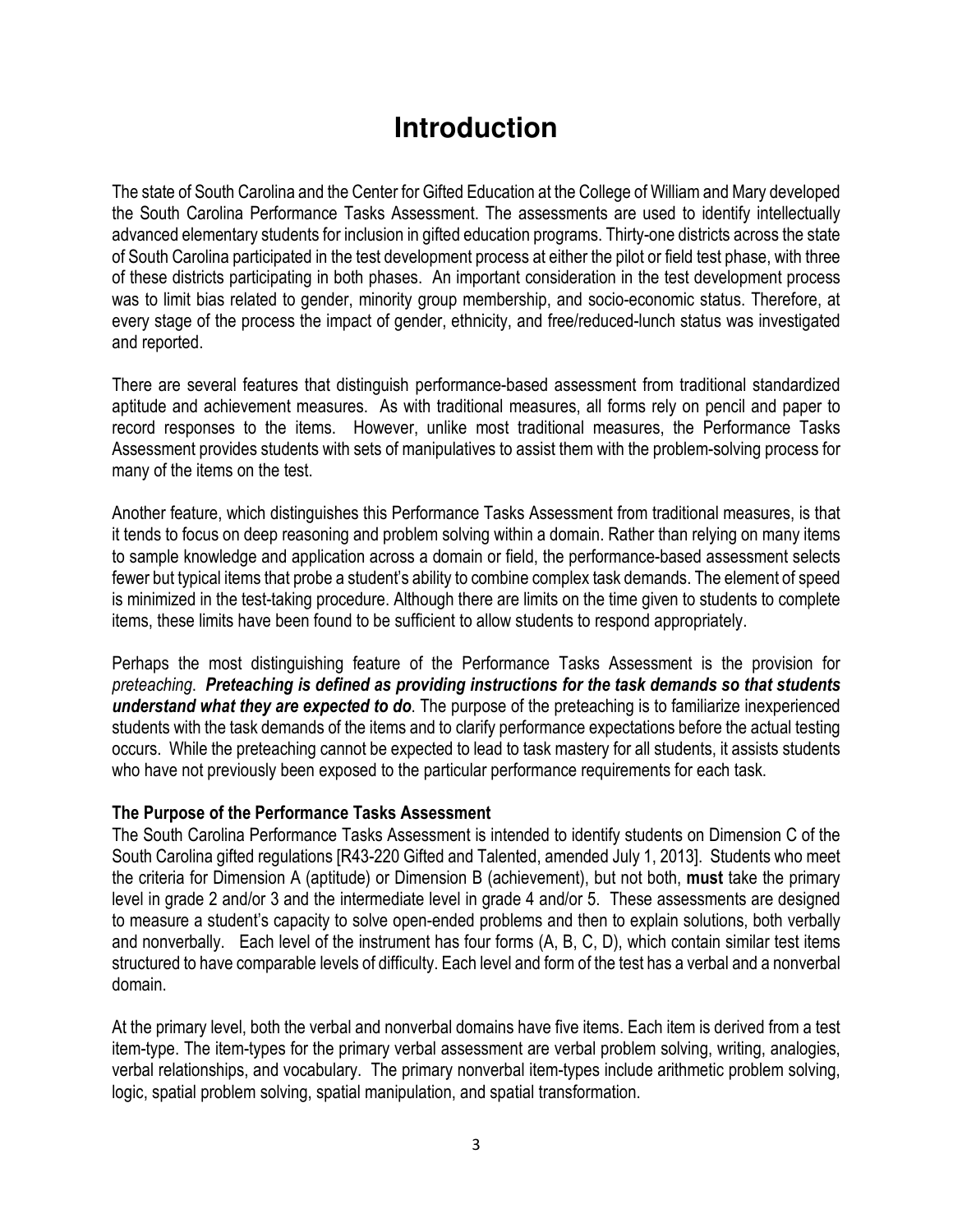At the intermediate level, the verbal domain has five items and the nonverbal domain has seven items. Again, each item is derived from a test item-type. The intermediate verbal assessment item-types include verbal problem solving, writing, analogies, verbal reasoning, and vocabulary. The intermediate nonverbal item-types include number concepts, patterns, number theory, spatial manipulation, spatial problem solving, geometry, and spatial visualization.

#### **Summary**

#### Students Tested:

• Students in grades 2-5 (for placement in grades 3-6) must qualify to take the Performance Tasks Assessment. Students must qualify with Dimension A or B, but not both (see next page)

#### Subjects Tested:

- There is a verbal test and a non-verbal test.
- There are two levels of the test, Primary for grades 2 and 3 and Intermediate for grades 4 and 5.

### Types of Test Items:

- Manipulatives are used to provide a "hands-on" dimension to the problem- solving process. The test also focuses on deep reasoning and problem solving within a domain (verbal or non-verbal), using fewer, but typical items that probe a student's ability to combine complex task demands.
- Pre-teaching is used to familiarize inexperienced students with the task demands of the items and to clarify performance expectations before the actual testing occurs.
- Verbal item types: verbal problem solving, writing, analogies, verbal relationships, and vocabulary (Primary), verbal problem solving, writing, analogies, verbal reasoning, and vocabulary (Intermediate).
- Non-verbal item types: arithmetic problem solving, logic, spatial problem solving, spatial manipulation, and spatial transformation (Primary) and number concepts, patterns, number theory, spatial manipulation, spatial problem solving, geometry, and spatial visualization (Intermediate)

#### When Are Tests Administered

• The South Carolina Performance Tasks Assessment is administered from mid-February to early March

#### How Results Are Reported:

- Districts download results by district and school from the c2 website.
- Individual student score reports are mailed to districts in late May.

#### How Are Results Used:

• Results from the PTA are used for Dimension C criteria (see next page)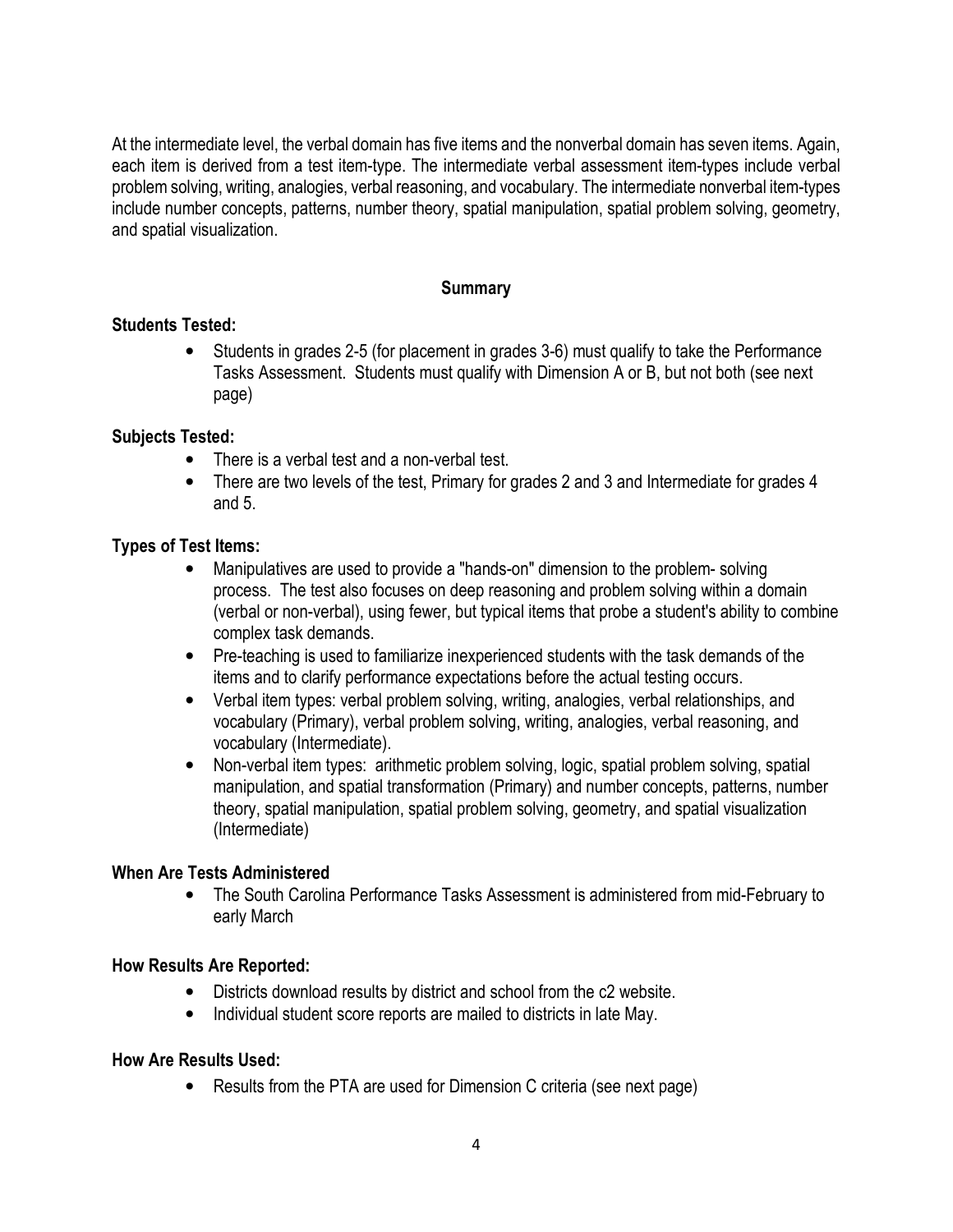#### **Criteria Used in the Identification Process**

| <b>Dimension A</b>         | Nationally normed individual or group aptitude test:                                   |
|----------------------------|----------------------------------------------------------------------------------------|
| <b>Reasoning Abilities</b> | a score at the 93 <sup>rd</sup> national age percentile or higher on                   |
|                            | verbal/linguistic, quantitative/mathematical, nonverbal, and/or a                      |
|                            | composite of the three                                                                 |
|                            |                                                                                        |
|                            | Students may be eligible for placement on the basis of their                           |
|                            | aptitude scores alone:                                                                 |
|                            | a composite score at the 96 <sup>th</sup> national age percentile or higher            |
|                            | (S.C. Code Ann. Regs. 43-220.2 (B)(5)(c) for students entering                         |
|                            | grades three through twelve                                                            |
|                            | (Scores are good for 2 years after the year in which the test was                      |
|                            | administered.)                                                                         |
| <b>Dimension B</b>         | Nationally normed achievement test:                                                    |
| <b>Achievement</b>         | a score at the 94 <sup>th</sup> national percentile or higher on approved<br>$\bullet$ |
|                            | subtests (reading comprehension and/or mathematical                                    |
|                            | concepts and problem solving)                                                          |
|                            |                                                                                        |
|                            | If the approved subtests are unavailable, use the total reading and/or                 |
|                            | total mathematics score.                                                               |
|                            | <b>South Carolina achievement test:</b>                                                |
|                            | advanced-level score (top 10% of scores) on the reading<br>$\bullet$                   |
|                            | portion English language arts test and/or mathematics test                             |
|                            | <b>NWEA Measures of Academic Progress (MAP):</b>                                       |
|                            | Composite score on the Reading Achievement (total RIT in                               |
|                            | reading) and/or the composite score on the Mathematics                                 |
|                            | Achievement (total RIT in math) must be used when                                      |
|                            | determining national grade percentile ranking for Dimension B                          |
|                            | (Scores are good for 2 years after year in which the test is                           |
|                            | administered, unless the same test is administered again. In this case,                |
|                            | the newest score overrides other scores for the same test.)                            |
| <b>Dimension C</b>         | Performance Tasks, for students entering grades three through                          |
| <b>Academic</b>            | six:                                                                                   |
| <b>Performance</b>         | primary verbal or nonverbal: 16 or higher for students entering<br>$\bullet$           |
|                            | grade three; 18 or higher for students entering grade four                             |
|                            | intermediate verbal: 16 or higher or students entering grade 5;<br>$\bullet$           |
|                            | 18 or higher or students entering grade 6                                              |
|                            | intermediate nonverbal: 22 or higher for students entering<br>$\bullet$                |
|                            | grade 5; 25 or higher for students entering grade 6                                    |
|                            | Grade point average (GPA) in the academic disciplines for                              |
|                            | students entering grades six through twelve:                                           |
|                            | * 3.75 GPA or higher on a 4.0 scale                                                    |

**Students who meet the eligibility criteria in two of the three dimensions are eligible for gifted and talented services. No single criterion can eliminate a student from consideration.**